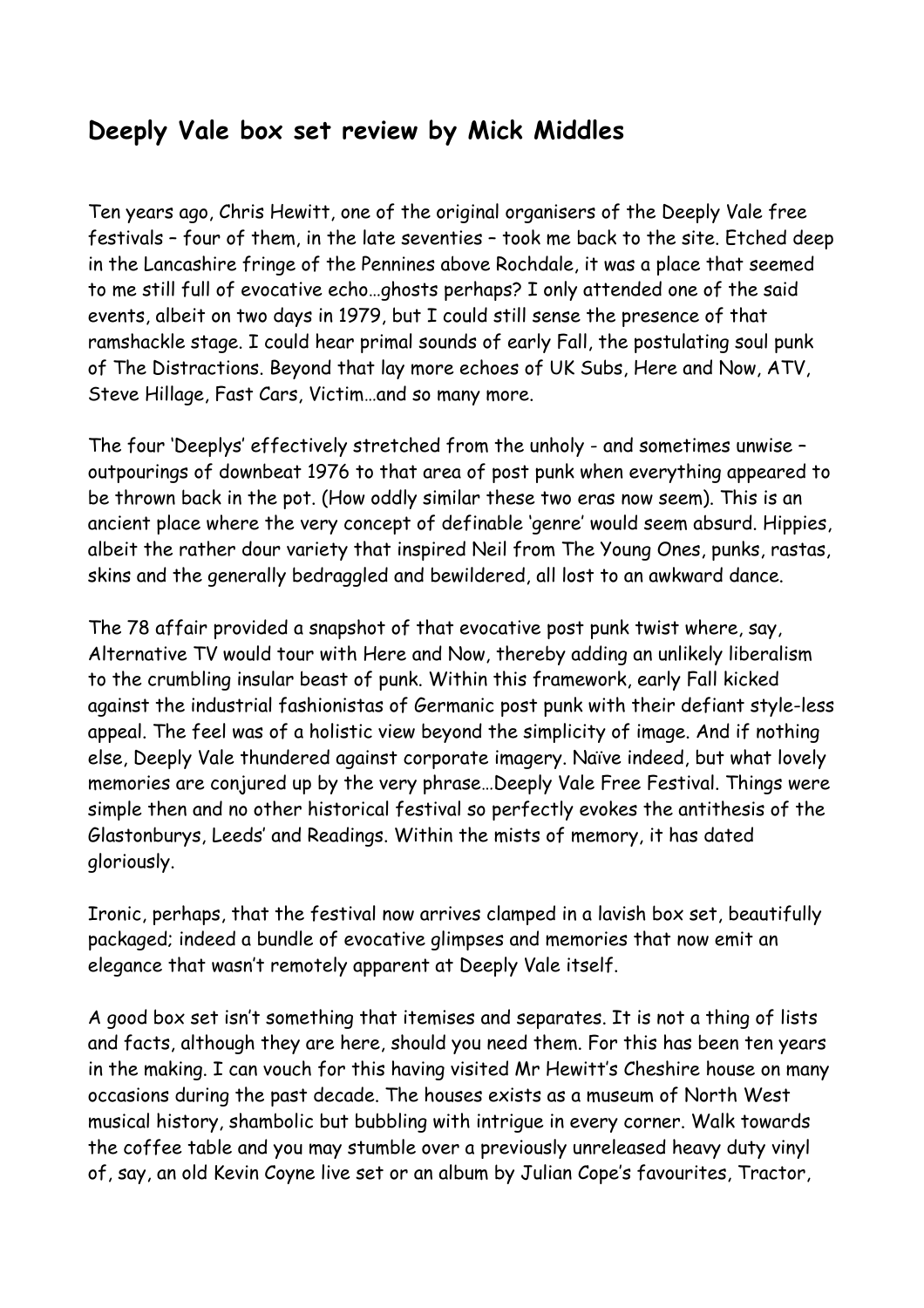the Rochdale band who Hewitt guided towards John Peel's Dandelion label. Naturally, Tractor are well featured here.

His front room has always boasted paraphernalia from the great old festivals of the north west, Bickershaw among them, and Hewitt's gargantuan box set in honour of that lavish and sodden affair arrived two years ago. Deeply Vale was no Bickershaw though. While that festival set the template for the, as in organiser Jeremy Beedle's words. "…the gigantism that is to come…" Deeply Vale celebrated the tiny, the lost and the hopeless. A true outsider festival and one that parallels Notting Hill visionaries; Farren, Pink Fairies et al.

Light on the purse strings, Deeply Vale tugged the heartstrings…and it still does.

There are eight hours of music clamped in this box, All of it – like a brash Northern Woodstock, punctuated by dour stage announcements and ghostly local, conversations. As to the music…well, you have to take on board the fact that this is taken straight from a mixing desk, often via sneaky cassette and as such, let's say, lacks finesse. But in this instance, rather like the punk blast of 'Live at The Roxy', it is not necessarily a bad thing. One can certainly fully enjoy, say, The Ruts' superb Jar Wars or, rare this The Fall's belligerent 'Brand New Cadillac' and the previously unreleased version of 'Bingo Master's Breakout' without longing for hi-fi quality.

However, the music is, and was, almost incidental here. What really counts are the images – hippies up trees, punk down the mosh – and countless anecdotes. All this you will find in the true jewel of this box set, the Deeply Vale Festival book. Basically, this is Chris Hewitt's house clasped between the covers. Frenetic, ramshackle and often strangely intriguing. Who would have thought that it is possible to be captivated by, say, memories of bands such as Accident on the East Lancs or, indeed, the joke pub rock hurls of Danny and the Dressmakers, whose line-up included 808 State's Graham Massey and the long lost Vibrant Thigh, with Dub Sex's Mark Hoyle and Martin Coogan, brother of Steve and leader of the fleetingly great Mock Turtles. The bare bones of future Manchester legends are lying naked here. Conceive of the elegant multi-instrumentalist, Graham Massey of 808 State and Biting Tongues thundering through a Danny and the Dressmaker's song such as 'Ernie Bishop's Dead Body'. (Historical 'Corrie' reference, in case you were wondering).

By contrast, the meandering guitars of Steve Hillage and funk prog of Tractor appear with an unlikely aural elegance that was probably lost on the gathering.

Hypnotic and enchanting, here is a curious pre echo of rave and nu-folk. Somehow all this all seems spiced by omnipresent quirkiness of Rochdale itself.